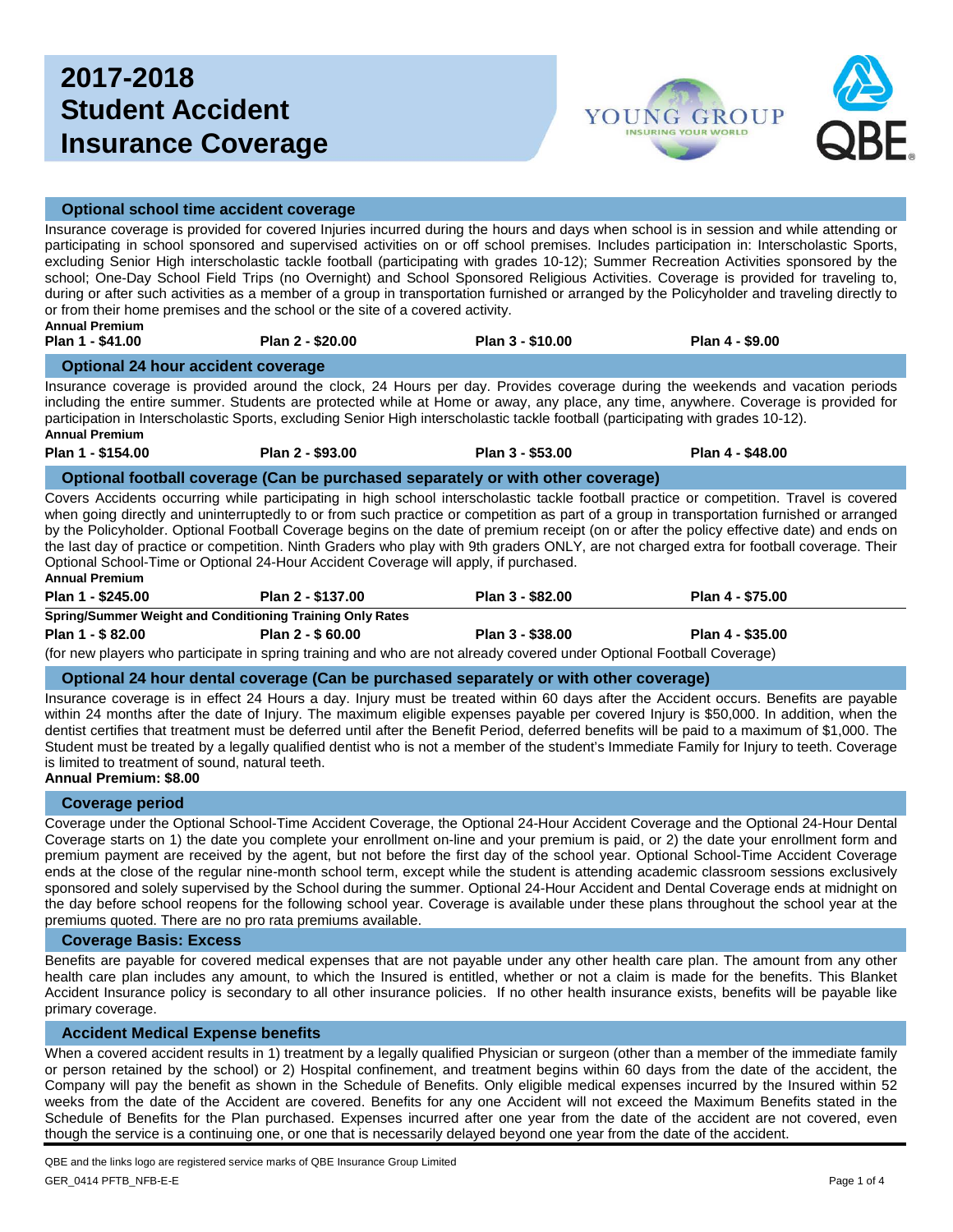### **Accident Death & Dismemberment benefits**

When a covered Injury results in any of the Losses stated in the Schedule of Benefits for Accidental Death or Dismemberment, then the Company will pay the benefit stated in the schedule for that Loss. The Loss must occur within 365 days after the date of the Accident. The maximum benefit as stated in the Schedule of Benefits under Maximum Benefits, is payable for the following Losses:

1) Life; 2) Both Hands or Both Feet or Sight of Both Eyes; 3) One Hand and One Foot; 4) One Hand and Entire Sight of One Eye; 5) One Foot and Entire Sight of One Eye. Half of the maximum benefit will be paid for the Loss of one Hand, one Foot, the Sight of one eye or the loss of Thumb and Index Finger of the Same Hand. Loss of Hand or Foot means the complete Severance through or above the wrist or ankle joint. Loss of Sight means the total, permanent Loss of Sight in One Eye. Loss of Sight must be irrecoverable by natural, surgical or artificial means. Loss of Thumb and Index Finger of the Same Hand means complete Severance through or above the metacarpophalangeal joints of the same hand (the joints between the fingers and the hand). Severance means the complete separation and dismemberment of the part from the body.

If the Insured suffers more than one of the above covered losses as a result of the same Accident, the total amount the Company will pay is the maximum benefit. Benefits are paid in addition to any other benefits provided by the Policy.

#### **Definitions**

A **Covered Accident** means a sudden, unforeseeable, external event that results, directly and independently of all other causes, in an injury or loss. The Accident must occur while the Policy is in force and while the Insured is covered under the Policy. **Usual and Customary** means the average amount charged by most providers for treatment, service or supplies in the geographic area where the treatment, service or supply is provided. Such services and supplies must be recommended and approved by a Physician.

#### **Exclusions**

Benefits will not be paid for injuries caused by: 1) suicide, intentionally self-inflicted injury, or any attempt thereat while sane or insane; 2) treatment of hernia of any kind; 3) travel in or on any on-road or off-road vehicle that does not require motor vehicle licensing; 4) commission or attempt to commit a felony or an assault, or commission of or active participation in a riot or insurrection; 5) declared or undeclared war or act of war; 6) services or treatment provided by persons who do not normally charge for services, unless there is a legal obligation to pay; 7) flight in, boarding or alighting from an aircraft except as a fare-paying passenger on a regularly scheduled commercial or charter airline; 8) bungee-cord jumping, parachuting, skydiving, parasailing or hang-gliding; 9) an accident if the insured is the operator of a motor vehicle and does not possess a valid motor vehicle operator's license, unless the insured holds a valid learner's permit and the insured is receiving instruction from a driver's education instructor; 10) services or treatment rendered by any person who is employed or retained by the policyholder or living in the insured's household: a parent, sibling, spouse or child either of the insured or the insured's spouse or the insured; 11) cosmetic surgery, except for reconstruction surgery needed as the result of a covered injury; 12) injuries compensable under workers' compensation law or any similar law; 13) sickness, disease, bodily or mental illness, bacterial or viral infection or medical or surgical treatment thereof, except for any bacterial infection resulting from an accidental external cut or wound, or accidental ingestion of contaminated food; 14) the insured being legally intoxicated as determined according to the laws of the jurisdiction in which the covered accident occurred or voluntary ingestion of any narcotic, drug, poison, gas or fumes, unless prescribed or taken under the direction of a physician and taken in accordance with the prescribed dosage; 15) any hospital stay or days of a hospital stay that are not appropriate treatment for the condition and locality; 16) treatment of injury resulting from a condition that the insured knew existed on the date of a covered accident, unless the company has received a written medical release from his physician; 17) injury sustained as a result of practice or play in interscholastic football and/or sports, unless the requisite premium for such coverage has been selected and paid.

# **Retain this description for your records**

IMPORTANT NOTICE – THIS POLICY DOES NOT PROVIDE COVERAGE FOR SICKNESS. This information is a brief description of the important features of this insurance plan. It is not a contract. Terms and conditions of coverage are set forth on policy form series BAM-03-1000.00, or applicable state versions, underwritten by QBE Insurance Corporation. This Blanket Accident Medical Insurance Policy is subject to the laws of the jurisdiction in which it is issued. Additional exclusions and limitation may apply. You may review a copy of the policy upon request.

#### **How to file a claim**

In the event of an Accident, students should notify school immediately. To file a claim, obtain a claim form from the school, attach bill(s) to the completed claim form and mail to the address indicated on the form.

Call the Claim Administrator below with any claims questions.

**Claims for benefits must be filed within 90 days from the date of the accident, or as soon as reasonably possible.** 

The Young Group, Inc. 256 West Millbrook Road Raleigh, NC 27609

Toll Free: **888.574.6288**

#### **Program Manager: Claim Administrator:**

Health Special Risk, Inc. 4100 Medical Parkway Carrollton, TX 75007

Toll Free: **866.409.5734**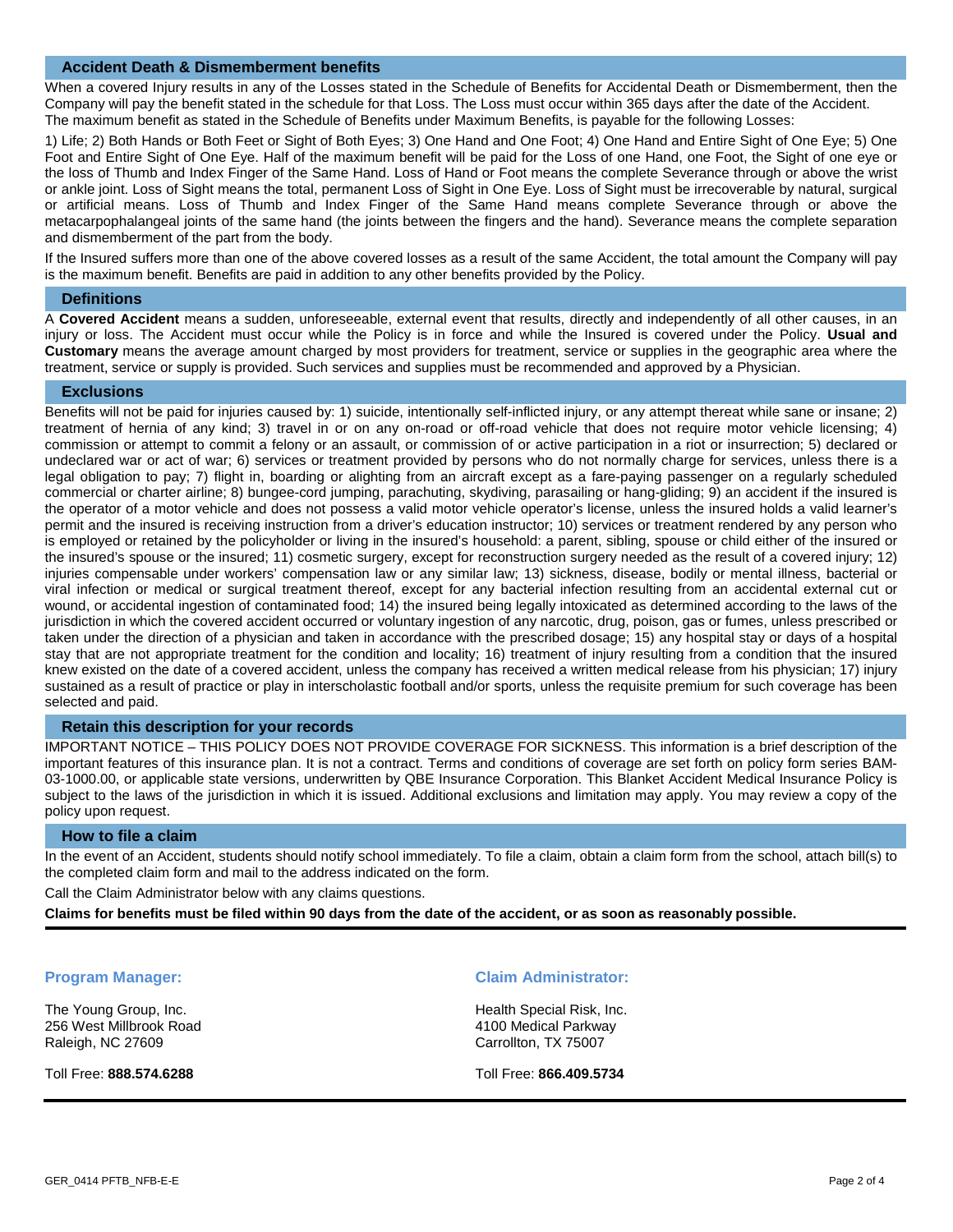| <b>Schedule of Benefits</b>                                                                                             |                                 |                                     |                                                                                   |                                 |  |  |  |  |  |
|-------------------------------------------------------------------------------------------------------------------------|---------------------------------|-------------------------------------|-----------------------------------------------------------------------------------|---------------------------------|--|--|--|--|--|
| Coverage for Injuries due to Accidents only                                                                             |                                 |                                     |                                                                                   |                                 |  |  |  |  |  |
| <b>Maximum Benefits:</b>                                                                                                | Plan 1                          | Plan 2                              | Plan 3                                                                            | Plan 4                          |  |  |  |  |  |
| <b>School-Time Option</b>                                                                                               | \$100,000                       | \$75,000                            | \$50,000                                                                          | \$25,000                        |  |  |  |  |  |
| <b>24-Hour Option</b>                                                                                                   | \$100,000                       | \$75,000                            | \$50,000                                                                          | \$25,000                        |  |  |  |  |  |
| <b>Football Option</b>                                                                                                  | \$100,000                       | \$75,000                            | \$50,000                                                                          | \$25,000                        |  |  |  |  |  |
|                                                                                                                         |                                 |                                     |                                                                                   |                                 |  |  |  |  |  |
| Accidental Death Benefit / Double Dismemberment                                                                         | \$10,000                        | \$10,000                            | \$10,000                                                                          | \$10,000                        |  |  |  |  |  |
| Single Dismemberment                                                                                                    | \$5,000                         | \$5,000                             | \$5,000<br>\$5,000<br>Treatment must begin within 60 days from the date of Injury |                                 |  |  |  |  |  |
| Loss Period for Medical Benefits<br>Benefit Period for Medical and AD&D Benefits                                        | 1 Year                          | 1 Year                              | 1 Year                                                                            | 1 Year                          |  |  |  |  |  |
| <b>Accident Medical Coverage Basis</b>                                                                                  | Excess                          | Excess                              | Excess                                                                            | <b>Excess</b>                   |  |  |  |  |  |
| <b>Covered Expenses:</b>                                                                                                |                                 |                                     |                                                                                   |                                 |  |  |  |  |  |
| <b>Hospital/Facility Services - Inpatient</b>                                                                           |                                 |                                     |                                                                                   |                                 |  |  |  |  |  |
| Hospital Room and Board (Semi-Private Room Rate)                                                                        | 100% U&C*                       | 100% U&C*/<br>\$200 Max. per<br>day | 80% U&C*/\$200<br>Max. per day                                                    |                                 |  |  |  |  |  |
| <b>Hospital Intensive Care</b>                                                                                          | 100% U&C*                       | 100% U&C*                           | 80% U&C*/\$400<br>Max. per day                                                    | 80% U&C*/\$200<br>Max. per day  |  |  |  |  |  |
| Inpatient Hospital Miscellaneous                                                                                        | \$10,000                        | \$7,500                             | \$5,000                                                                           | \$1,000                         |  |  |  |  |  |
|                                                                                                                         | Maximum                         | Maximum                             | Maximum                                                                           | Maximum                         |  |  |  |  |  |
| <b>Hospital/Facility Services - Outpatient</b>                                                                          |                                 |                                     |                                                                                   |                                 |  |  |  |  |  |
| <b>Outpatient Hospital Miscellaneous</b>                                                                                | \$750                           | 80% U&C*/                           | \$250                                                                             | \$150                           |  |  |  |  |  |
| (Except physician services and x-rays paid as below)<br>Free-standing Ambulatory Surgical Facility                      | Maximum<br>\$2,000              | \$500 Max.<br>80% U&C*/             | Maximum<br>\$500                                                                  | Maximum<br>\$250                |  |  |  |  |  |
|                                                                                                                         | Maximum                         | \$1,000 Max.                        | Maximum                                                                           | Maximum                         |  |  |  |  |  |
| Hospital Emergency Room Physician                                                                                       | \$75 Maximum                    | \$50 Maximum                        | \$50 Maximum                                                                      | \$50 Maximum                    |  |  |  |  |  |
| <b>Hospital Emergency Room</b>                                                                                          | \$500 Maximum                   | 80% U&C*/<br>\$350 Max.             | 80% U&C*/<br>\$150 Maximum                                                        | \$100 Maximum                   |  |  |  |  |  |
| <b>Physician's Services</b>                                                                                             |                                 |                                     |                                                                                   |                                 |  |  |  |  |  |
| Surgical                                                                                                                | 80% U&C*/<br>\$3,000 Max.       | 80% U&C*/<br>\$2,000 Max.           | 80% U&C*/<br>\$1,000 Max.                                                         | 50% U&C*/<br>\$1,000 Max.       |  |  |  |  |  |
| Assistant Surgeon &/or Anesthesiologist                                                                                 | 25% of Surgical                 | 25% of Surgical                     | 25% of Surgical                                                                   | 25% of Surgical                 |  |  |  |  |  |
| Physician's Non-surgical Treatment (other than Phys Therapy)                                                            | <b>Benefits</b><br>\$75 per day | <b>Benefits</b><br>\$40 per day     | <b>Benefits</b><br>\$25 per day                                                   | <b>Benefits</b><br>\$20 per day |  |  |  |  |  |
|                                                                                                                         | \$75 / Visit /                  | \$40 / Visit /                      | \$25 / Visit /                                                                    | \$20 / Visit /                  |  |  |  |  |  |
| Physician's Outpatient Treatment in connection with<br>Physical Therapy                                                 | 5 Visits Max.                   | 5 Visits Max.                       | 5 Visits Max.                                                                     | 5 Visits Max.                   |  |  |  |  |  |
| <b>Other Services</b>                                                                                                   |                                 |                                     |                                                                                   |                                 |  |  |  |  |  |
| <b>Registered Nurses' Services</b>                                                                                      | 100% U&C*                       | 100% U&C*                           | 80% U&C*                                                                          | 80% U&C*                        |  |  |  |  |  |
| Prescriptions - outpatient                                                                                              | 100% U&C*                       | 100% U&C*                           | 80% U&C*                                                                          | 80% U&C*                        |  |  |  |  |  |
| X-rays, including interpretation - outpatient                                                                           | \$300 Maximum                   | \$250 Maximum                       | \$200 Maximum                                                                     | \$100 Maximum                   |  |  |  |  |  |
| Diagnostic Imaging (MRI, CAT Scan, etc)                                                                                 | \$1,000                         | \$750                               | \$300                                                                             | \$200                           |  |  |  |  |  |
| including interpretation - outpatient                                                                                   | Maximum                         | Maximum                             | Maximum                                                                           | Maximum                         |  |  |  |  |  |
| <b>Ground Ambulance</b>                                                                                                 | \$500 Max.                      | \$400 Max.                          | \$200 Max.                                                                        | \$200 Max.                      |  |  |  |  |  |
| Air Ambulance<br><b>Durable Medical Equipment</b>                                                                       | \$1,500 Max.<br>\$500           | \$1,000 Max.<br>\$300               | \$400 Max.<br>\$150                                                               | \$250 Max.<br>\$75              |  |  |  |  |  |
| (including Orthopedic Braces & Appliances)                                                                              | Maximum                         | Maximum                             | Maximum                                                                           | Maximum                         |  |  |  |  |  |
| Replacement of eyeglasses, hearing aids, contact lenses<br>if medical treatment is also received for the covered injury | \$700<br>Maximum                | \$500<br>Maximum                    | \$250<br>Maximum                                                                  | \$200<br>Maximum                |  |  |  |  |  |
| Dental Treatment to sound, natural teeth due                                                                            | \$2,000                         | \$1,500                             | \$1,000                                                                           | \$500                           |  |  |  |  |  |
| to covered injury<br>* U&C means Usual & Customary expense                                                              | Maximum                         | Maximum                             | Maximum                                                                           | Maximum                         |  |  |  |  |  |
| (Keep for your records)<br><b>Coverage Selected:</b>                                                                    |                                 |                                     |                                                                                   |                                 |  |  |  |  |  |
| Plan 1<br>School-Time \$41.00                                                                                           | 24-Hour Accident \$154.00       | Football \$245.00                   |                                                                                   | 24-Hour Dental \$8.00           |  |  |  |  |  |
| Plan <sub>2</sub><br>School-Time \$20.00                                                                                | 24-Hour Accident \$93.00        | Football \$137.00                   | 24-Hour Dental \$8.00                                                             |                                 |  |  |  |  |  |
| Plan 3<br>School-Time \$10.00                                                                                           | 24-Hour Accident \$53.00        |                                     | Football \$82.00<br>24-Hour Dental \$8.00                                         |                                 |  |  |  |  |  |
| Plan 4<br>School-Time \$9.00<br>Spring/Summer Weight and Conditioning Training Only Rates                               | 24-Hour Accident \$48.00        | Football \$75.00                    |                                                                                   | 24-Hour Dental \$8.00           |  |  |  |  |  |
| Plan 1 - \$82.00<br>Plan 2 - \$60.00                                                                                    |                                 | Plan 3 - \$38.00                    |                                                                                   | Plan 4 - \$35.00                |  |  |  |  |  |